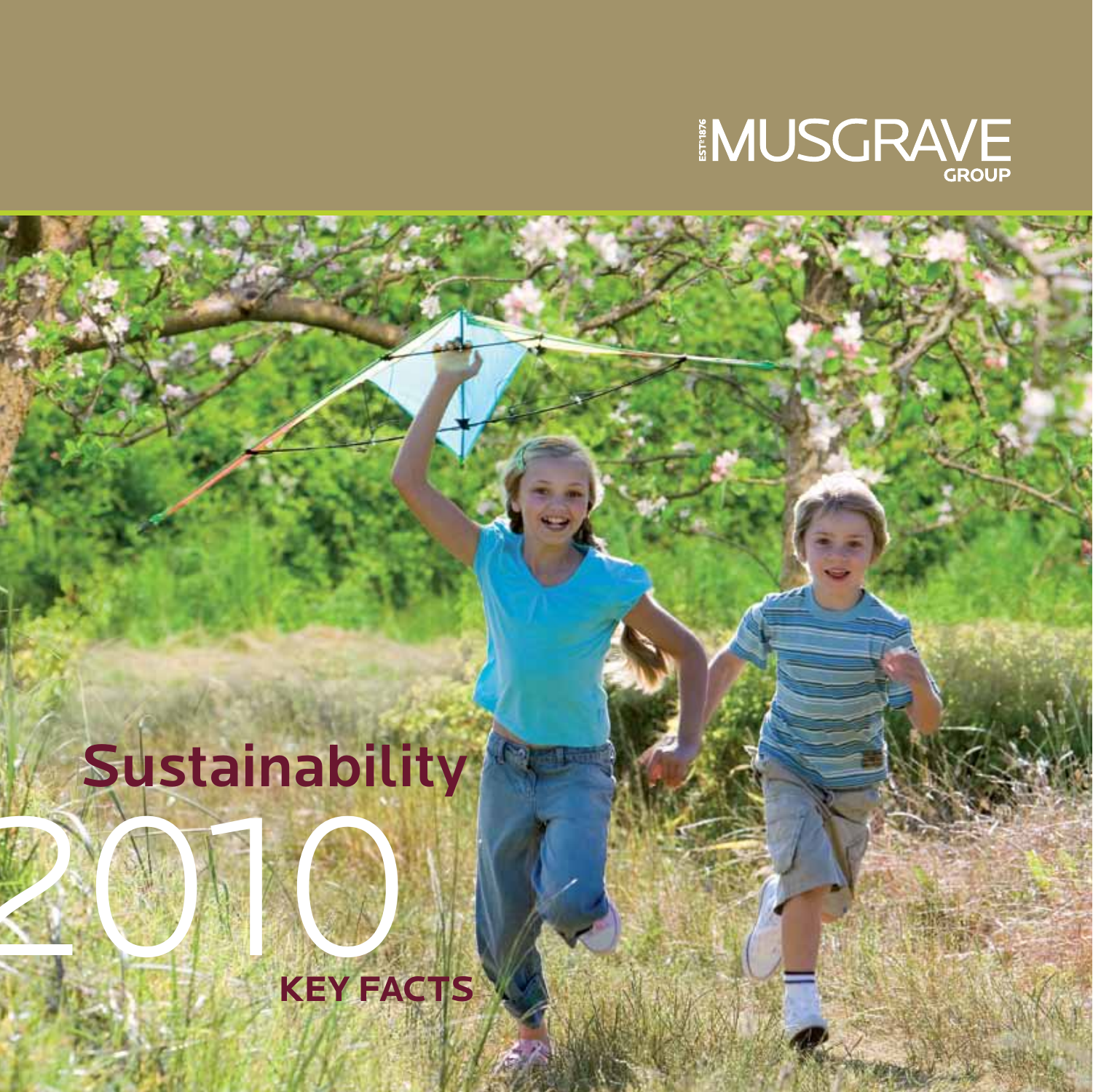Whether in growth or recession, creating a sustainable business remains at the heart of the Musgrave business model. In fact we are now three years into a wide-ranging sustainability programme that continues to deliver to tough targets right across our business.

Some commentators have remarked that as businesses concentrate on tackling the recession, sustainability will inevitably end up on the back burner. Not for us.

We believe emerging stronger from the current downturn means driving innovation and best practice in parallel with lowering our cost base and developing our brands. A relevant, embedded and focused sustainability strategy is integral to all these objectives.

For Musgrave, sustainability is holistic. It is about how we continue to integrate all the different processes associated with our operations to build a leaner, more efficient and less wasteful business, whilst ensuring we uphold our responsibilities to our stakeholders and our commitments to the communities in which we operate.

As a result, even in recession we continue to focus on ensuring our sustainability programme remains relevant to our business, is fully embedded in our daily activities and delivers measurable results.

Our emphasis on the measurement, management and reduction of carbon is also helping to deliver direct reductions in costs in areas such as building energy use, vehicle fuel consumption and waste management.

We believe organisations that view sustainability in this way are able to enhance the benefits to their businesses, the environment and society. This balance is essential to sustainable operations, which cannot always be measured simply in terms of carbon or euro or pounds, but must also take account of qualitative aspects.

The current climate change debate has its critics. However whether or not as individuals we accept the reality of climate change, there are still abundant reasons why businesses need to work towards a low carbon economy. At a time when the availability of non-renewable fossil hydrocarbon resources is reaching its peak, we are seeing global demand out-stripping supply. As a business, we are determined to secure our future

energy needs by driving efficiency, reducing waste and supporting the shift towards renewables.



**Chris Martin** Musgrave Group CEO

Recently, short term thinking, greed and the lack of strong corporate governance have had devastating impacts on the entire global economy and fuelled the current recession. These events have reinforced our belief in the potency of our own values and the manner in which they shape and inform our business.

It is no coincidence that, as a company that has survived and grown for almost 135 years, Musgrave has at its core a set of values that shape our approach to everything we do.

As a family- and employee-owned business, our focus is on supporting other family businesses in communities across Ireland, the UK and Spain. With our retail partners, we employ more than 55,000 people across these three markets. Working sustainably is one of the ways we deliver on our responsibilities to our people and those working with our partners in hundreds of local communities across all our markets.

It's a tribute to the commitment of our teams and that of our retail partners

that there is growing global recognition of our sustainability programme. We were delighted when in 2009, academic researchers placed Musgrave in the list of the top 15 eco-businesses working in the retail sector worldwide.

The report published by Ryerson University's Center for the Study of Commercial Activity involved researchers from Scotland's University of Stirling, France's University of Metz, Japan's Hitotsubashi University and Spain's ESADE. It also involved interviews with 200 businesses in the retail sector to look at best environmental practices and help the industry in adopting sustainable practices that can also enhance their bottom line.

During the period 2008-2009 we have won numerous industry awards, including the Repak Excellence Award, the Deloitte Best Managed Companies Award and the IGD John Sainsbury Award for Learning and Development. We are also proud to have been recently selected as one of Ireland's ten participants in this year's European Business Awards.

Finally, just recently, Musgrave Group was selected to represent Ireland as one of ten country representatives in the European Business Awards 2010.

I hope that you will enjoy reading this summary and that you will get a clearer understanding of how an integrated approach to sustainability enables us to improve the efficiency of our business.

Our full Sustainability Report will be published September 2010 at www.musgravesustainability.com

This document summarises Musgrave's sustainability performance during 2008 and 2009. In previous years we have created a detailed hard-copy document along with a taken a different approach by deciding to publish the main report online and to use this preview document to give readers an easily-digested advance summary of our current progress.

**Printed on Revive 50:50** This product is manufactured using paper produced under



by a printer employing the ISO14001

## Sustainability in a downturn

Since 2006 our carbon footprint has reduced by over 20,000 tonnes or 30 per cent – equivalent to taking almost 10,000 cars off the road. In this reporting period January 2008 to December 2009, our fleet emissions dropped by 9,532 tonnes of CO<sub>2</sub> compared with 2006-2007, landfill waste was reduced by a further 17 per cent – that's a massive 72 per cent reduction since 2002, and our Group recycling rate now stands at 83 per cent. And these are just the headline figures.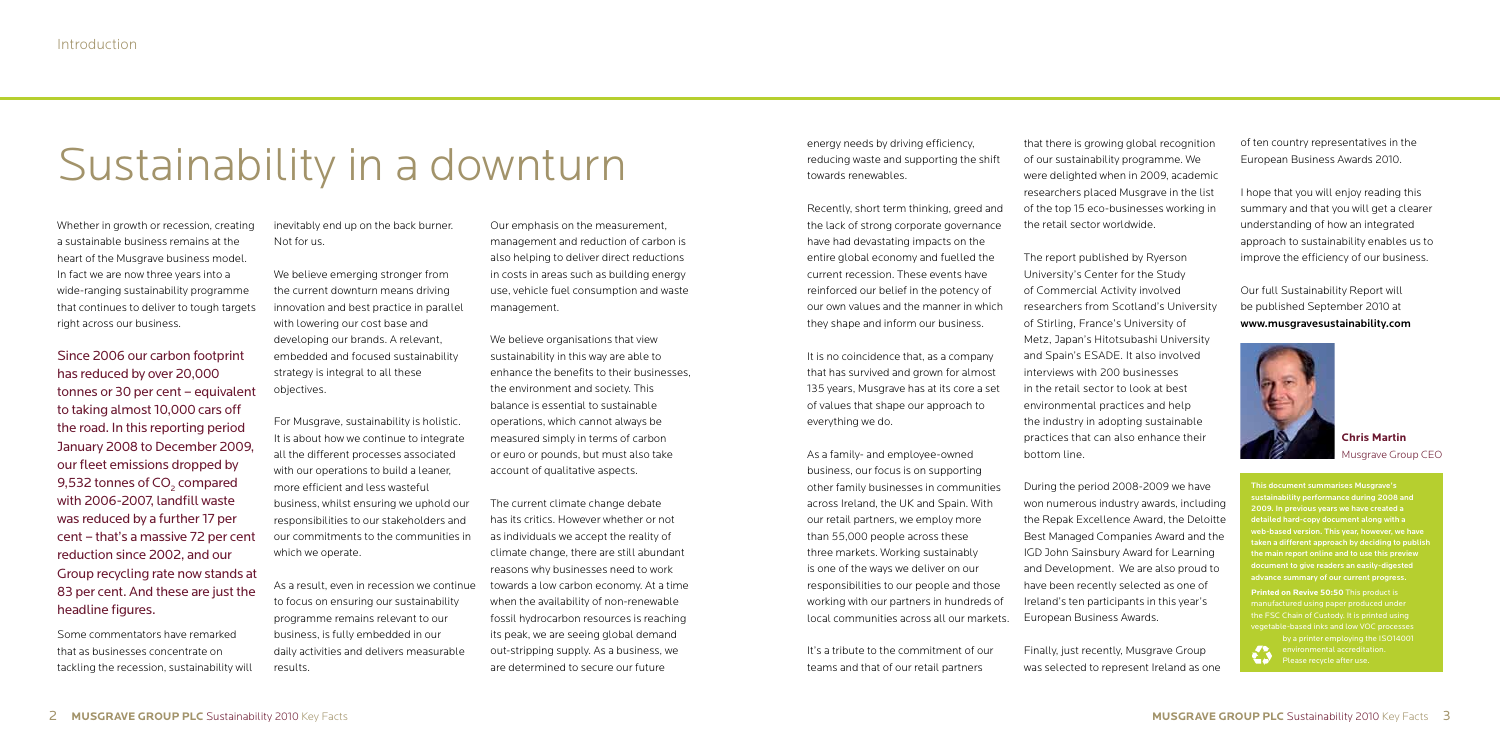**our logistics & sustainability principles centre on the need for reduced emissions, reduced expenditure and reduced**  carbon footprint associated with our transport fleet.

Achieving lower emissions

We are committed to reducing vehicle-related **CO**<sub>2</sub> emissions by 15 per cent over the five years between 2008-2012 against a 2007 baseline. In the first two years **of that timeframe we have achieved an 8 per cent reduction:**  emissions of CO<sub>2</sub> were reduced from 0.809 kilograms of CO<sub>2</sub> per kilometre in 2007 to 0.739 kilograms of CO<sub>2</sub> per **kilometre in 2009.**

We have continued to increase the percentage of bio-diesel used to fuel the fleet. In 2009, 5% of truck-kilometres used **RENEWABLE FUELS**. By 2012, we aim to have at least 10% of the fuel used in our fleet from sustainable bio-fuel sources.

> **We are particularly proud of the achievements of our**  drivers. Our training initiative (supported by fuel efficiency **targets and a collective rewards scheme) has had excellent results thanks to the skill and professionalism of the team.**

The carbon footprint associated with our **FLEET EMISSIONS DROPPED BY 9,532 TONNES** of CO2 in 2008-2009 (versus 2006-2007). This was made possible by technical upgrades as well as strategic backhaul and dynamic scheduling.



Centra



All used **TYRES ARE RECYCLED**; either sent back to the manufacturer for use as re-treads, or to a rubber plant as raw material in the manufacture of other items such as mats and running tracks.

> their destination with the 3,500 cars off our roads **Drivers** trained to reach **LOWEST POSSIBLE FUEL CONSUMPTION** take pride in their achievements. This requires consideration of temperature, road conditions and load size as well as driving speed and style.

## Energy efficiency: logistics

We have made **MODIFICATIONS TO TRUCK AND TRAILER BODIES**, loading and engine size to maximise efficiency.

Our tests on various styles of spoilers, visors and lamps continue to deliver **IMPROVED AERODYNAMICS**.

New in-cab technology allows drivers to view their **REAL-TIME FUEL EFFICIENCY PERFORMANCE**,

and enables managers to identify areas for improvement. In 2010 we installed a new GPRS system on 50 trucks, tailored to help drivers analyse their performance and that of their vehicles.

> Our use of 'double deck' trailers **INCREASES CAPACITY BY 58%**, and where employed equates to a **36% REDUCTION**

**I**Backhaul involves strategic planning to avoid trucks returning to the depot empty. After delivery to stores, vehicles collect goods from suppliers to maximise capacity on return journeys, thereby reducing emissions. In 2009 backhaul equated to a **REDUCTION OF 7.1 MILLION KM**; the equivalent to taking

annually!

10% **reduction in vehicle-related Co2 emissions already** 

> **achieved**  (2007 v 2009)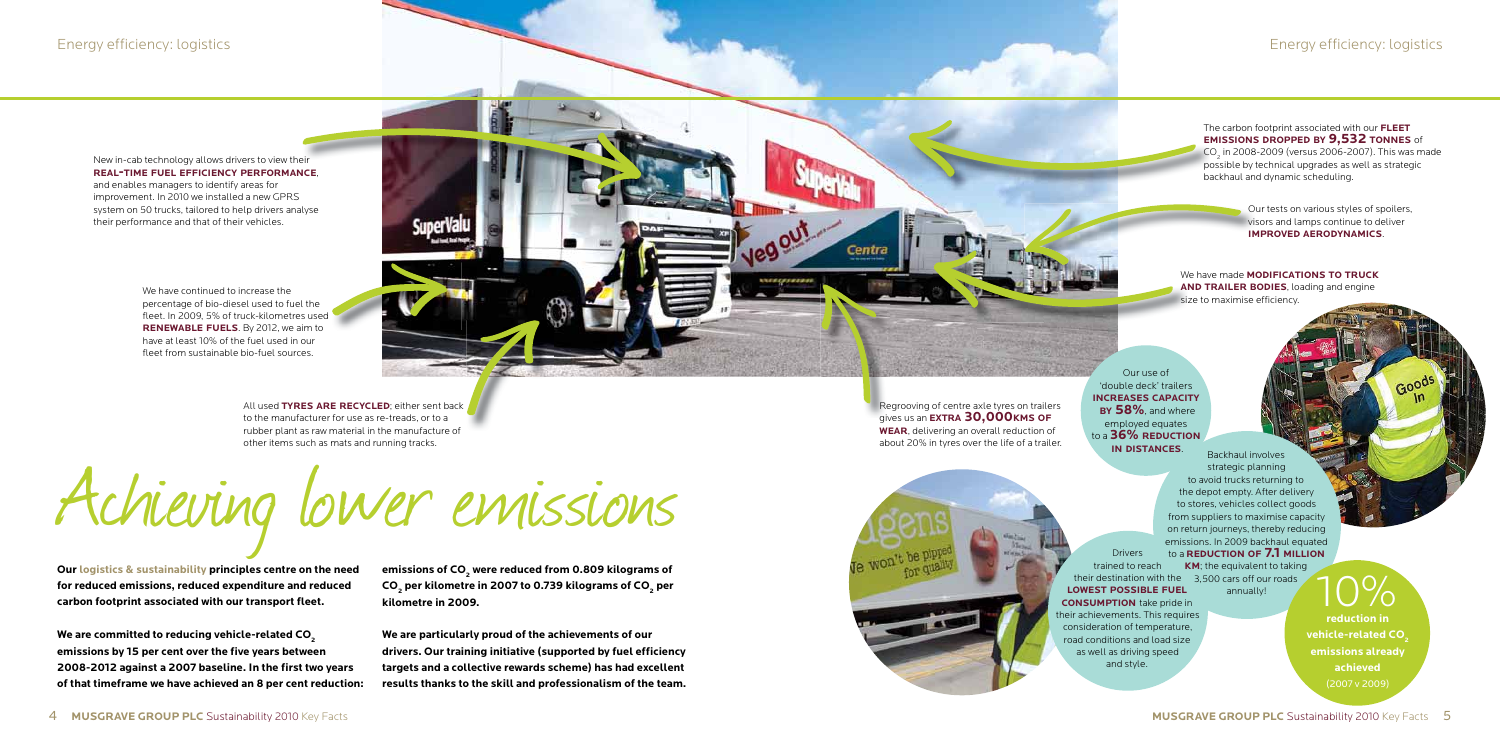

**our buildings & environment sustainability principles commit Musgrave to reducing energy consumption within the business, using renewable energy sources and lowering our carbon footprint. To this end, we operate a group-wide energy monitoring, targeting and management programme.**

Leading by example

**Managing waste & energy in our own buildings continues**  to be a high priority, delivering significant waste & energy **reductions year on year.**

### **ENERGY USE IN BUILDINGS FELL BY 6.156 GJ BETWEEN 2006 AND**

**In our own facilities, we aim to achieve 100% recycling of recoverable wastes by 2012 and are on-target for our fi ve-year waste management programme. Because we** 

**believe that landfi lling is not a sustainable option for managing waste, we identify innovative solutions to prevent or minimise waste at source, while maximising opportunities to re-use, recover and recycle. See pages 8 to 9 for examples of how we extend our commitment to best-practice in waste management beyond our own facilities to our retail partners' stores.** 

Musgrave **WASTE-RELATED CO2 EMISSIONS FELL BY 2,703 TONNES** (or 65%) between 2006 and 2009, based on waste sent to landfill.

**2009**. This represents a 4% reduction based on energy use per m2 of Musgrave building stock. Energy use has increased (in absolute terms) from 2007 to 2009 due to a large proportional increase in refrigeration/freezer capacity, as well as some changes in shift patterns.

## Managing energy & waste Managing energy & waste

Tackling climate change through **ENERGY EFFICIENCY AND LOW CARBON DESIGN** is a priority in all new building and refurbishment projects.

> The amount of waste going to **LANDFILL HAS BEEN REDUCED BY 72%** – from 6,000 tonnes in 2002 to 1,700 tonnes in 2009. This is the result of significant reductions in waste generation, in absolute terms, combined with increased recycling volumes.

Waste generation relative to business output was **REDUCED BY 10%**  between 2007 and 2009. This measurement illustrates that we continue to de-couple waste from business growth.

Musgrave **REDUCED WASTE** from 24,810 tonnes in 2006-2007 to 20, 678 tonnes in 2008-2009. We have reduced waste by a minimum of 5% year on year since 2005.

We have targeted a **25% REDUCTION IN THE CONSUMPTION OF OIL, GAS AND ELECTRICITY** for the period 2008-2012.

> 2009 saw the introduction of the Food Waste Regulations in RoI, with the aim of diverting food waste from landfill. Musgrave launched its own food waste recycling programme in 2005 and since that time **WE HAVE RECOVERED 2,200 TONNES**

**OF FOOD WASTE** (to year-end 2009).

We are proud of our Group **RECYCLING RATE OF 83%** in Ireland and the UK in 2009. This is up from 53% in 2002.

100% **target to recycle recoverable wastes by 2012**

In March 2010 our green electricity contract was extended to provide 100% **GREEN ELECTRICITY** to all Musgrave facilities on the island of ireland. This is also available to all Musgrave staff in Ireland.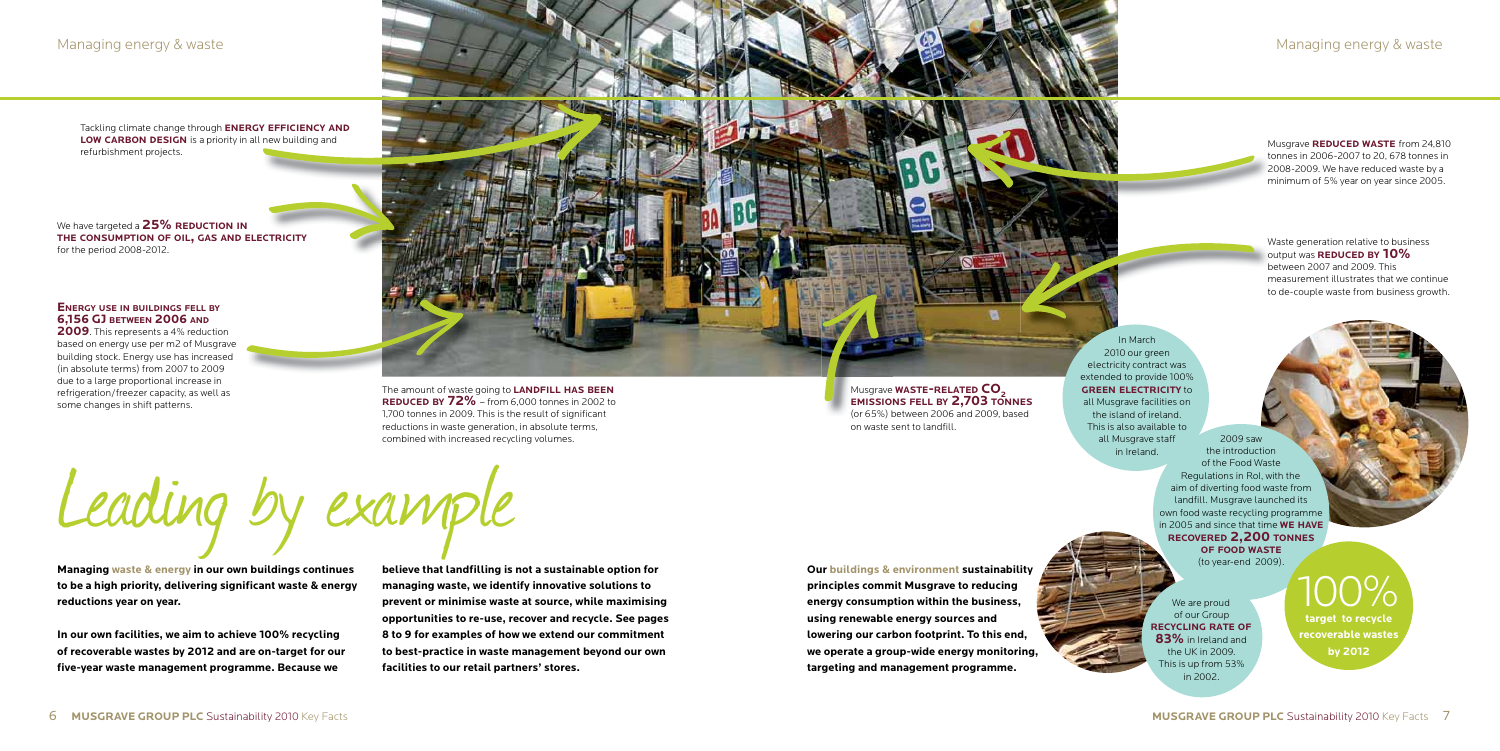300 retailers in Ireland have participated in Musgrave's 'Energy Map' course, designed to help staff use energy more efficiently. These have been very successful and have helped deliver **ENERGY PERFORMANCE SAVINGS OF BETWEEN 10% AND 20% IN-STORE**. We plan to train a further 200 retailers during 2010.

**Musgrave has a range of specifications in place to help retailers improve the sustainability performance of their stores; through design and construction, energy management, operational standards, energy champions, staff training and more. These are the results of close cooperation between stores, across our regions, working together to share best practice for the wider good.**

**Musgrave Retail Partners Ireland has recently finalised a 'register of opportunities' designed to identify, evaluate and track the implementation of sustainable technologies across Musgrave. This will play a key role in ensuring that by 2012 Musgrave achieves its target of making existing**  stores 10 per cent more energy efficient than 2008, while new and re-vamped stores be 30 per cent more efficient

to help retailers adopt appropriate technology to best manage their energy consumption.

We are working to ensure that all existing stores **REDUCE THEIR ENERGY CONSUMPTION BY 10%** against energy consumption for the base year 2008.

All new build and renovation projects undertaken by our retail **partners benefit from CONSTRUCTION AND BUILD RECOMMENDATIONS** designed to maximise energy efficiency.

> **than they were in 2008. A key aspect of the approach is to focus on opening more sustainable stores during 2010 and to communicate the sustainability attributes of these stores more effectively to consumers.**

We work with our retail partners to **SOURCE GREEN ELECTRICITY** for stores. In March 2010 we implemented an Ireland wide green electricity initiative with Airtricity.

Musgrave has pioneered the concept of 'one-stop-shop' **REGIONAL WASTE MANAGEMENT CONTRACTS**, which save money for retailers and support recycling targets. The waste management contract model shows that being sustainable also makes good financial sense, particularly crucial during recessionary times.

> All new stores built to Musgrave specifications will be more than **30% MORE ENERGY EFFICIENT** than<br>in 2008, with a target of 50% to be achieved by 2020.\* in 2008, with a target of 50% to be achieved by 2020.\* Musgrave resource **ENERGY CHAMPIONS**

Our revamped stores are 15-30% more **ENERGY EFFICIENT** depending on scale of revamp.

Our waste management policy requires that more and more **CONSUMER RECYCLING FACILITIES** are provided at our retail partners'

stores.

\*This does not include stores that are transferring brand name from other groups.

## Sustainable retailing Sustainable retailing

7,590

**tonnes of food waste diverted from landfill by our retailers since 2005**

Strength in numbers

David Knight's Budgens store in West Sussex is set to become the **FIRST STORE IN THE WORLD OPERATING THE NEW SIMPLY AIR ENERGY-SAVING REFRIGERATION TECHNOLOGY SYSTEM** and, in turn, lead the way as one of the most energy efficient stores in Great Britain, as part of a major store development plan. David's store will be **SAVING 105 TONNES OF CARBON YEAR ON YEAR**, even with a 50% increase in refrigeration.

**OVER 42,000 TONNES OF WASTE COLLECTED FROM RETAILERS** as part of our 'one-stop-shop' waste management contracts during the period 2008-2009, with an average recycling rate of 67%.

> **WASTE GENERATION BY RETAILERS HAS FALLEN MORE THAN 30%** 2007-2009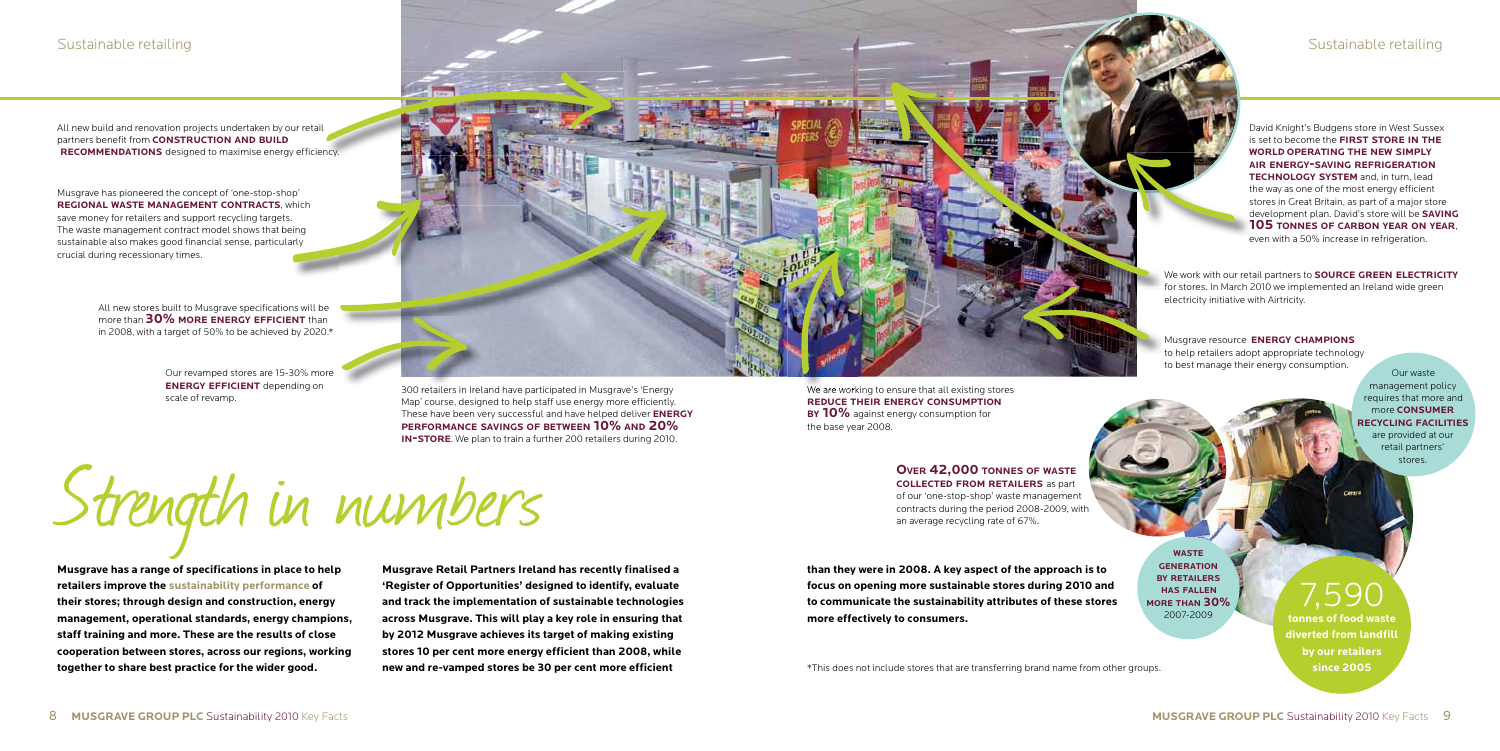### Community

Since 2002, the SuperValu Triathlon has seen thousands of Musgrave staff, retail partners, suppliers and other supporters take to the waters, roads and running tracks around Farran Woods in Co. Cork to raise funds for the Irish Cancer Society and Our Lady's Hospital for Sick Children in Crumlin. To date the Triathlon has **RAISED MORE THAN €2.7 MILLION**.

Good neighbours

**The way we work supports local retailers to play a big role in creating and maintaining sustainable communities.**

**Not only do our retail partners provide essential services and help drive local employment, they are also best placed to identify the local initiatives and causes large and small that ensure thriving communities.**

**Being a good neighbour is part and parcel of everyday living for our retail partners. These entrepreneurs recruit locally and have strong ties to local producers.** 

**CENTRA** 

**Because they live in their communities, they also spend**  their profits with other local entrepreneurs, tradesmen and **local professionals who are their day-to-day customers.**

Whenever possible we source **BRITISH IN BRITAIN, IRISH IN IRELAND AND SPANISH IN SPAIN** – for example, in Ireland 75% of all products purchased on behalf of all our retail partners is either produced or manufactured locally; these purchases are worth in excess of €2.85 billion every year to the Irish economy and indirectly **SUPPORT 14,000 IRISH JOBS**.

> Our business drives **LOCAL EMPLOYMENT** – with our retail partners we support more than **55,000 JOBS**

### Local stores are the **LIFEBLOOD OF THE COMMUNITY**

– during last winter's bad weather, our drivers, warehouse teams and retail partners worked 24/7 to make sure our local communities were served.

Operating in the heart of local communities our retail partners attract people and commerce back into the centres of towns and villages. They help **SUSTAIN AND BUILD VIBRANT COMMUNITIES** wherever they operate.

All our retail partners **SUPPORT LOCAL CAUSES AND PROJECTS** – from national initiatives like Tidy Towns and the Change4Life programme, to raising funds for a local hospice or school

Our retail partners usually live and work in the communities they serve. They and their staff are all local people. They know their customers and **UNDERSTAND, ANTICIPATE AND RESPOND TO LOCAL AND INDIVIDUAL NEEDS**. These stores are truly local resources with familiar, friendly faces in an increasingly impersonal retail world.

Because of our scale, retailers operating our brands are able to deliver range and value in a **CONVENIENT LOCATION** – especially important to older people and people without cars who find it difficult to access out-of-town stores. By reducing car journeys local stores also reduce the carbon footprint of consumers.

**CENTRA** 

55,000 **jobs supported by Musgrave and its retail partners**